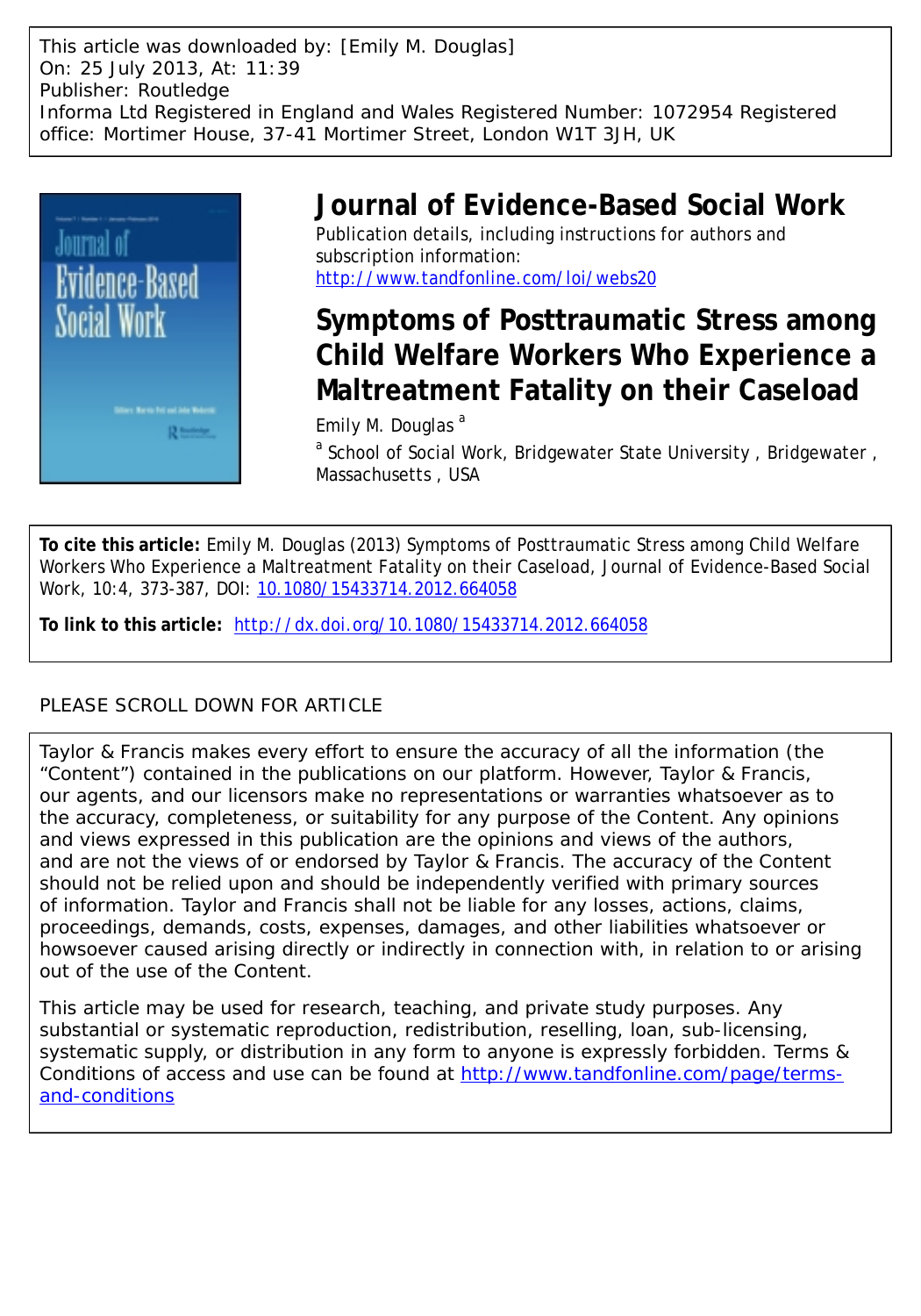# Symptoms of Posttraumatic Stress among Child Welfare Workers Who Experience a Maltreatment Fatality on their Caseload

Emily M. Douglas

School of Social Work, Bridgewater State University, Bridgewater, Massachusetts, USA

Annually, 1,000–2,000 child welfare workers experience the death of a child client. The child welfare field has paid increasing attention to the impact of workplace trauma events on the psychological distress of child welfare workers. In this article the author assesses the relationship between experiencing a maltreatment fatality and workers' posttraumatic stress among a multi-state sample of 385 child welfare workers. Results indicate that a maltreatment fatality is not associated with higher rates of posttraumatic stress. Among child welfare workers who experienced a fatality, those who feel greater culpability for the death report higher levels of posttraumatic stress. Implications for future research and practice are discussed.

Keywords: Child fatality, posttraumatic stress symptoms, child welfare workers

Researchers and practitioners alike have become increasingly concerned about the impact of trauma exposure on child welfare workers (CWWs; Bride, Jones, & MacMaster, 2007; Dane, 2000; Horwitz, 2006; Nelson-Gardell & Harris, 2003). It has been noted that workers are at-risk for suffering posttraumatic stress (PTS) and the detrimental impact that this may have on their practice skills and techniques (Horwitz, 1998). Researchers have assessed the prevalence of PTS symptoms, the influence of personal trauma on PTS symptoms, and training and assessment of for those working in child welfare (Dane, 2000; Knight, 2010; Perron & Hiltz, 2006). One gap in our knowledge is whether a critical incident on one's caseload can have a negative effect on a worker's mental health. The purpose of this article is to examine whether experiencing a maltreatment fatality on a CWW's caseload places a worker at an increased risk for experiencing PTS. The author further explores what characteristics and experiences serve as risk or protective factors for PTS among just those workers who have experienced a child maltreatment fatality (CMF) on their caseload.

#### CMF

According to official statistics, in 2009, 1,770 children died from maltreatment (U.S. Department of Health & Human Services, 2010). Roughly 30%–50% of CMF victims are known to child

The author gratefully acknowledges that the research presented in this article was funded by the Presidential Fellows Program and the Center for the Advancement of Research and Scholarship, both at Bridgewater State University. The author also thanks Toni Chance and Sandra Hodge for their individual guidance and consultation on this project; and Sean McCarthy for his assistance with coding the data.

Address correspondence to Emily M. Douglas, School of Social Work, Bridgewater State University, 95 Burrill Ave., Bridgewater, MA 02325, USA. E-mail: Emily.Douglas@bridgew.edu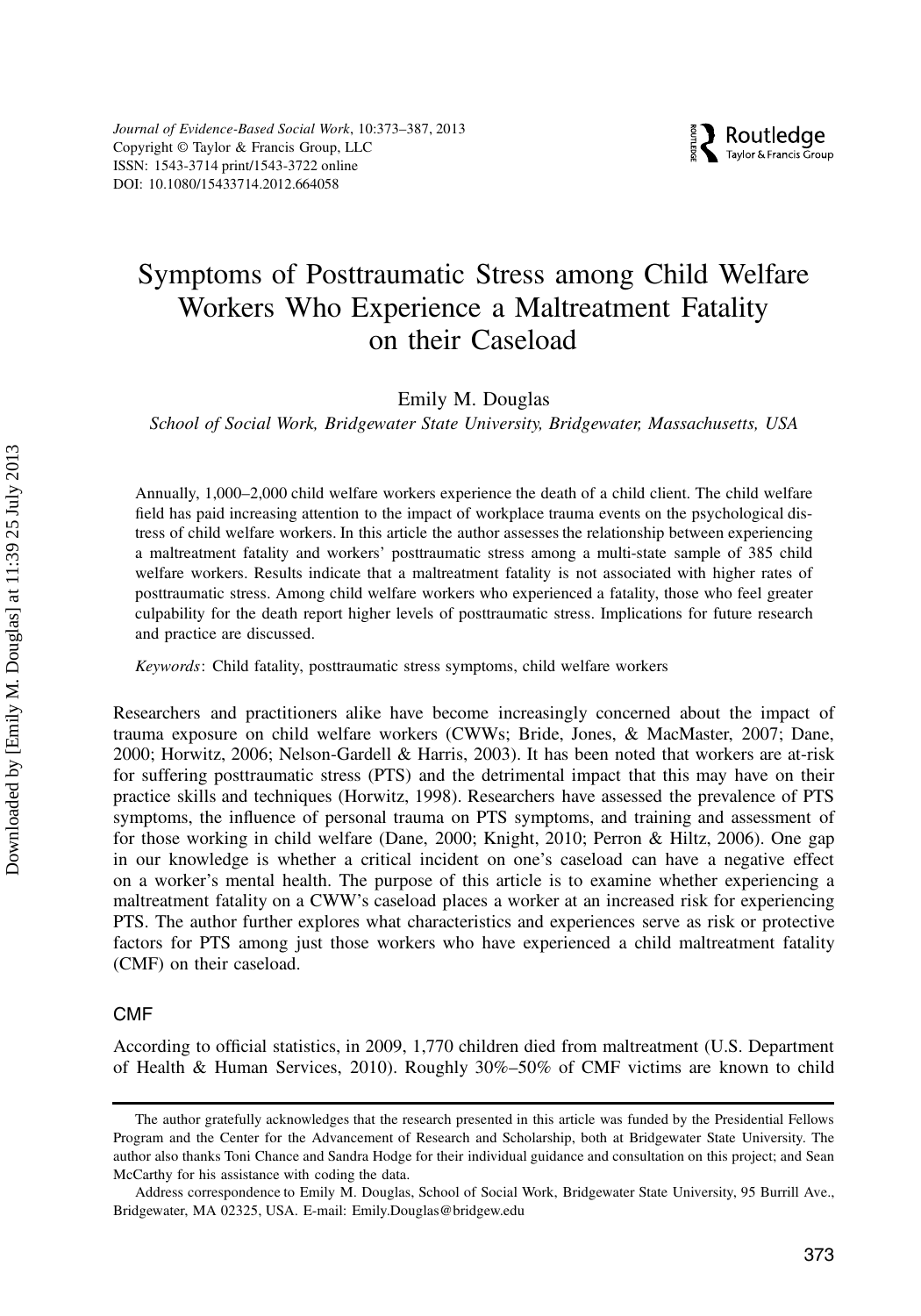welfare agencies before death (Anderson, Ambrosino, Valentine, & Lauderdale, 1983; Beveridge, 1994). This means that annually, hundreds or thousands of workers experience a fatality. For example, if 30%–50% of children who die each year are known to child welfare agencies, we can extrapolate that in 2009 between 531–885 CCWs experienced a fatality on a caseload. If we assume that each open case has a frontline worker and a supervisor, then the number of CWWs involved in fatalities annually is somewhere between 1,062–1,770, which is roughly 3.6%–6.0% of the child welfare workforce (U.S. Department of Health & Human Services, 2010). It is worth noting that this estimate may be slightly inflated because multiple children sometimes die in a single family, who would have had a single worker. Research has focused on agency-level involvement in deaths (Gustavsson & MacEachron, 2004; Palusci, Yager, & Covington, 2010; Regehr, Chau, Leslie, & Howe, 2002), but little research has focused on CWWs who experience a fatality and the potential trauma symptoms that they experience after the CMF.

#### **PTS**

An individual who has PTS has experienced a traumatic event, such as an accident, war, or victimization, and then experiences psychological distress related to this event: distressing recollections, thoughts, and dreams about the event or feeling as if the traumatic event were reoccurring again. In the most serious of cases, individuals meeting specific criteria are diagnosed with posttraumatic stress disorder (PTSD; American Psychiatric Association, 2000). In this article I assess for PTS symptoms, but much of the literature focuses on the diagnosis of the condition—PTSD. I use the terms PTS symptoms and PTSD interchangeably to be consistent with the literature that I cite, but caution the reader that I only measure PTS symptoms alone.

#### PTS and Child Welfare

Since the 1990s, a growing body of literature has explored the relationship between the traumatic experiences to which CWWs are exposed and later mental health concerns, including secondary or vicarious trauma, PTS, burnout, and compassion fatigue (Bride et al., 2007; Horwitz, 1998, 2006; Perron & Hiltz, 2006). The literature reports higher rates of PTS among social workers than among the general population. Specifically, in a single year, 15.2% of social workers meet the criteria for PTSD (Bride, 2007), compared to 3.5% of the general population (Kessler, Chiu, Demler, & Walters, 2005). Further, research has also found that CWWs have higher rates of psychological distress than among the general population (Cornille & Meyers, 1999). PTS symptoms serve as an impediment to the field of child welfare and social work. CWWs with higher levels of PTS symptoms are more likely to experience burnout, professional fatigue (Dane, 2000; Van Hook & Rothenberg, 2009), and disengagement from professional responsibilities (Perron & Hiltz, 2006). Thus, the after-effects of workplace trauma can have important implications for clients, who may receive less than optimum services from workers who struggle with burnout or similar conditions (Horwitz, 1998).

One of the earlier pieces in the literature on CWWs and their exposure to trauma explained that psychological trauma theory provided an excellent foundation for understanding the link between the work that CWWs undertake and their resulting mental health concerns (Horwitz, 1998). Research shows that experiencing a major trauma can overwhelm one's capacities and have a negative effect on daily functioning, as well as mental and physical well-being (Fullilove et al., 1993; Herman, 1992; Resnick, Kilpatrick, Dansky, Saunders, & Best, 1993). Possible traumatic events usually include things which are beyond the control of the worker, such as being assaulted, having property vandalized, or dealing with the negative public perceptions of the child welfare profession (Horwitz, 2006). Workers can also experience secondary trauma through the clients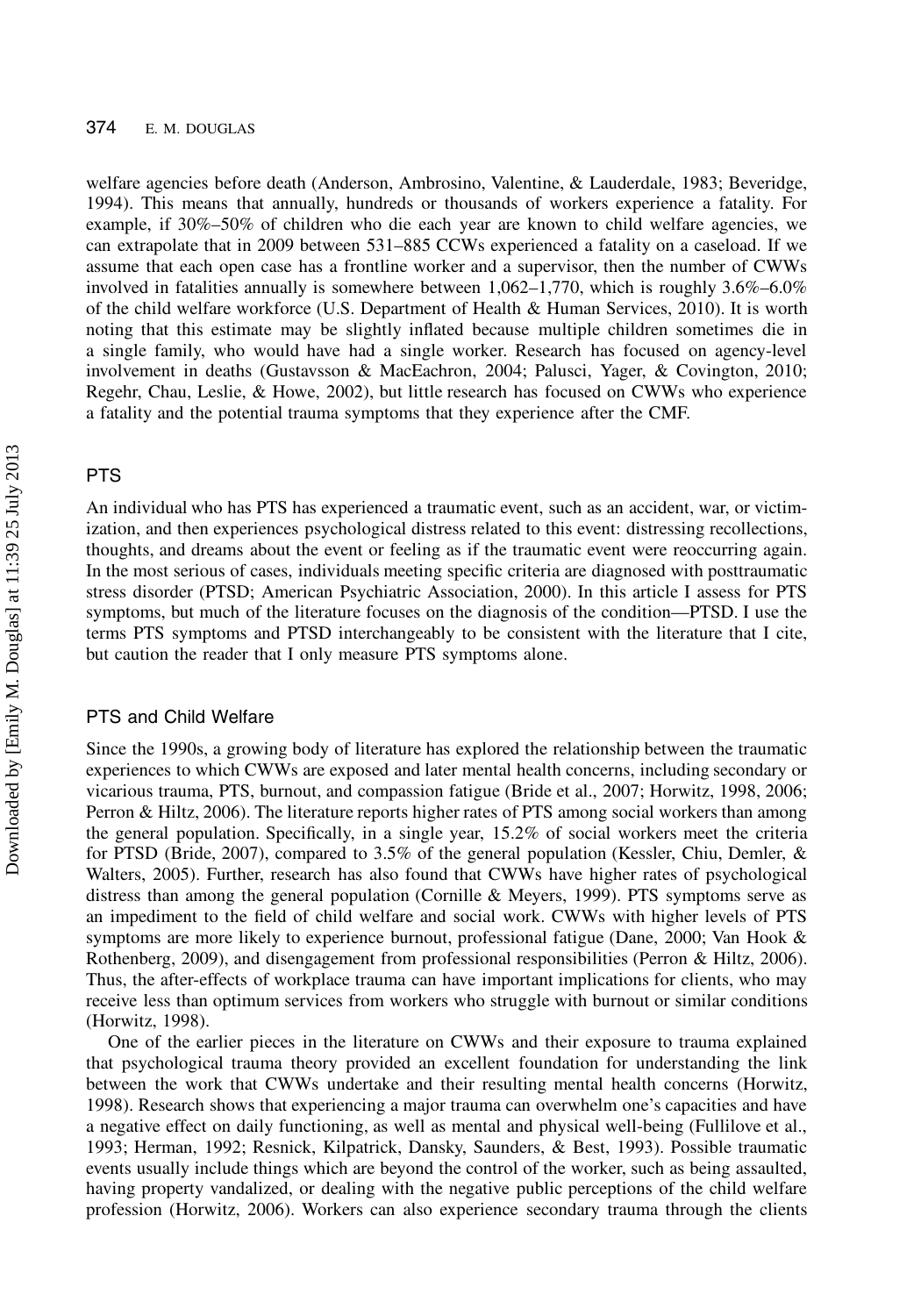they serve. The trauma which is directed toward their clients can have an impact on CWWs, even though they are not the direct recipients or targets of that trauma (Knight, 2010; Nelson-Gardell & Harris, 2003; Perron & Hiltz, 2006).

#### Factors Associated with PTS

CWWs' demographic characteristics are often predictive of PTS symptoms. Women in child welfare work report higher levels of PTS symptoms (Horwitz, 2006), but years of experience is not related to PST symptoms (Bride et al., 2007; Nelson-Gardell & Harris, 2003; Perron & Hiltz, 2006). There are mixed findings with regard to the age of the worker, with one study finding that younger workers report more PST symptoms (Nelson-Gardell & Harris, 2003) and another finding no relationship between age and trauma symptoms (Horwitz, 2006). There is seemingly no relationship between level of education and PTS symptoms (Van Hook & Rothenberg, 2009). There are also a few studies which have found that CWWs who experienced maltreatment in their own childhoods have a higher degree of PTS symptoms (Nelson-Gardell & Harris, 2003; Stevens & Higgins, 2002).

The psychological effects of specific workplace trauma events have been examined among CWWs (Horwitz, 2006). One study considered hearing about abuse from a client, being placed in fear of safety by a client, being physically assaulted or having property damaged, working with children in distressing situations, and being unable to do enough for one's clients. Those events which had the strongest effect on a worker's mental health were vicarious events, such as hearing about abuse or working with children in distressing situations; being verbally abused or threatened was also statistically significantly related to trauma symptoms, although physical assault was not. This is the only study to examine specific professional trauma events, although the death of a client child was not considered. Only one study on CWWs and secondary trauma included information about CMFs. Workers unanimously identified CMFs as a stressful event that was tied to secondary trauma (Dane, 2000). Further work is needed to address the relationship between CMFs and PTS symptoms in CWWs so that workers can be adequately trained and supported as needed. In the current article I will address some of these concerns.

The support of supervisors and colleagues has been examined as a protective factor against experiencing PTS symptoms. Having support from one's work peers is negatively related to PTS symptoms (Bride et al., 2007). The literature on resilience also points to the importance of having supports to promote positive outcomes (Garmezy, 1993; Horwitz, 1998; Wyman, Cowen, Work, Work, & Parker, 1991). Yet, there have been conflicting results with regard to the role that coworker support plays as a protective factor against PTS symptoms. One study found that having someone in which to confide is *positively* related to trauma symptoms and that support from inside or outside of work is not related to trauma effects (Horwitz, 2006). On a related note, satisfaction with one's organization is not related to one's trauma symptoms (Perron & Hiltz, 2006), but intent to remain employed in child protective work was negatively related to PTS symptoms (Bride et al., 2007). Nevertheless, the literature on secondary trauma and CWWs discusses the importance of developing resilience among CWWs (Horwitz, 1998) and one way to promote this is to build agency-based supports which encourage or enable workers to confide in a trusted individual or co-worker (Dane, 2000). Workers have also reported their desire to receive more support from administrators and less "red tape" (Van Hook & Rothenberg, 2009).

#### **OBJECTIVES**

The literature on CWWs and trauma symptomatology is limited by small sample sizes (Perron & Hiltz, 2006; Stevens & Higgins, 2002) and a focus on single states (Bride et al., 2007); they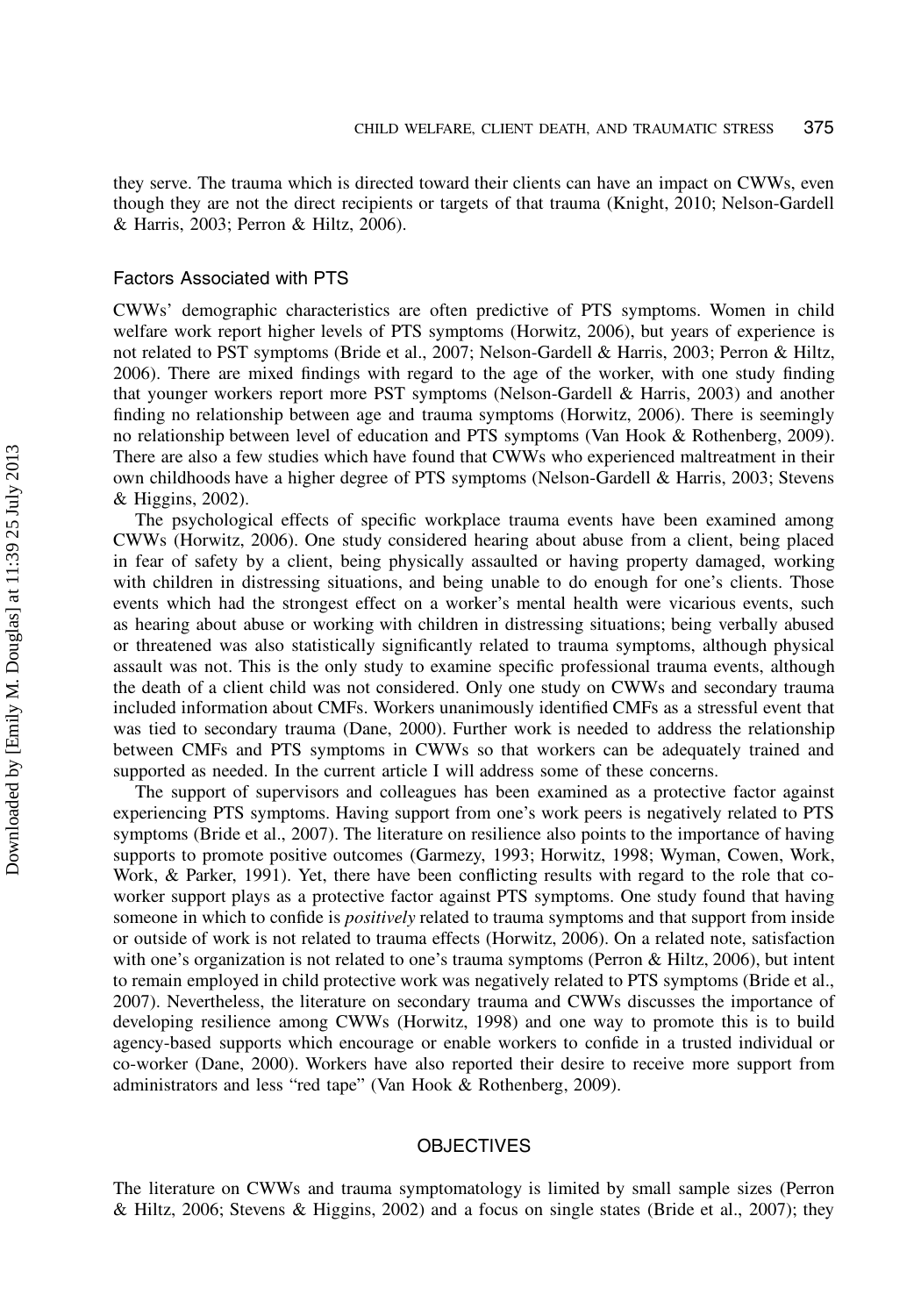#### 376 E. M. DOUGLAS

have used univariate statistical analyses (Bride et al., 2007) and have not adequately addressed the worst outcome of child welfare work—the death of a child. These limitations will be addressed in the current article. My purpose through this article is to assess how experiences with maltreatment fatalities may have an impact on PTS among a multi-state sample of 385 CWWs. I also examine how practice techniques before the death and if supportive services after the fact are related to PTS symptoms. Based on the existing literature, I hypothesized that:

- (1) CWWs who experienced a CMF on their caseload will have higher levels of PTS symptoms. This is consistent with the literature on trauma (Fullilove et al., 1993; Herman, 1992; Horwitz, 1998; Resnick et al., 1993; Wyman et al., 1991).
- (2) Among CWWs who experienced a CMF, agency support, as well support from co-workers, supervisors, and the agency will act as a protective factor against PTS symptoms. The literature is split on this relationship, but research on resilience suggests that social and emotional support serves as a protective factor against maladaptation (Garmezy, 1993; Kobak & Sceery, 1988; Lambert, Lambert, Klipple, & Mewshaw, 1989; Roos & Cohen, 1987).
- (3) The practice techniques, worker attitudes, and case characteristics of CWWs who experienced a CMF, such as how recently the CWW saw the child before s/he died, attitude about the death, whether the family was being closely monitored, and age of the victim, will be related to CWWs' level of PTS symptoms. Previous research suggests that practice experiences, such as workers who feel that they are not able to do enough for their clients experience higher levels of PTS (Horwitz, 2006).

#### METHODS

#### Procedure

Data presented in this article was collected as part of a larger study, Child Maltreatment Fatalities: Perceptions and Experiences of Child Welfare Professionals, from September 2010–January 2011. CWWs and managers were recruited to participate in an online survey that focused on CWWs' perceptions of and experiences with CMFs. Potential participants were recruited through: (1) online advertisements (e.g., Child Welfare League of America), and (2) postings on the Facebook pages of the National Association for Social Work and of chapter affiliates. Most responses, however, came from: (3) announcements that were made to the Child Maltreatment Research Listserv (maintained by the National Data Archive on Child Abuse and Neglect, Cornell University), where members in the field forwarded the recruitment statement to child welfare workers and supervisors, and (4) direct appeals that were e-mailed to the most appropriate and easily identified agency administrator in each state.

Individuals who responded to the solicitation were directed to the online survey hosted by Survey Monkey. Potential participants were informed of their rights as a participant in the study, including that some of the questions may cause them distress. Individuals were assured that they could skip any questions and cease participation at any time. On the final page of the survey participants were given resources to national hotlines and websites where they could seek assistance for psychological distress should they need it after taking the survey. The methods for this study were approved by the Institutional Review Board at Bridgewater State University.

#### **Participants**

My purpose in conducting this study was to compare CWWs who experienced a CMF with those who did not; and, of those who did, to describe their experiences related to the CMF. At the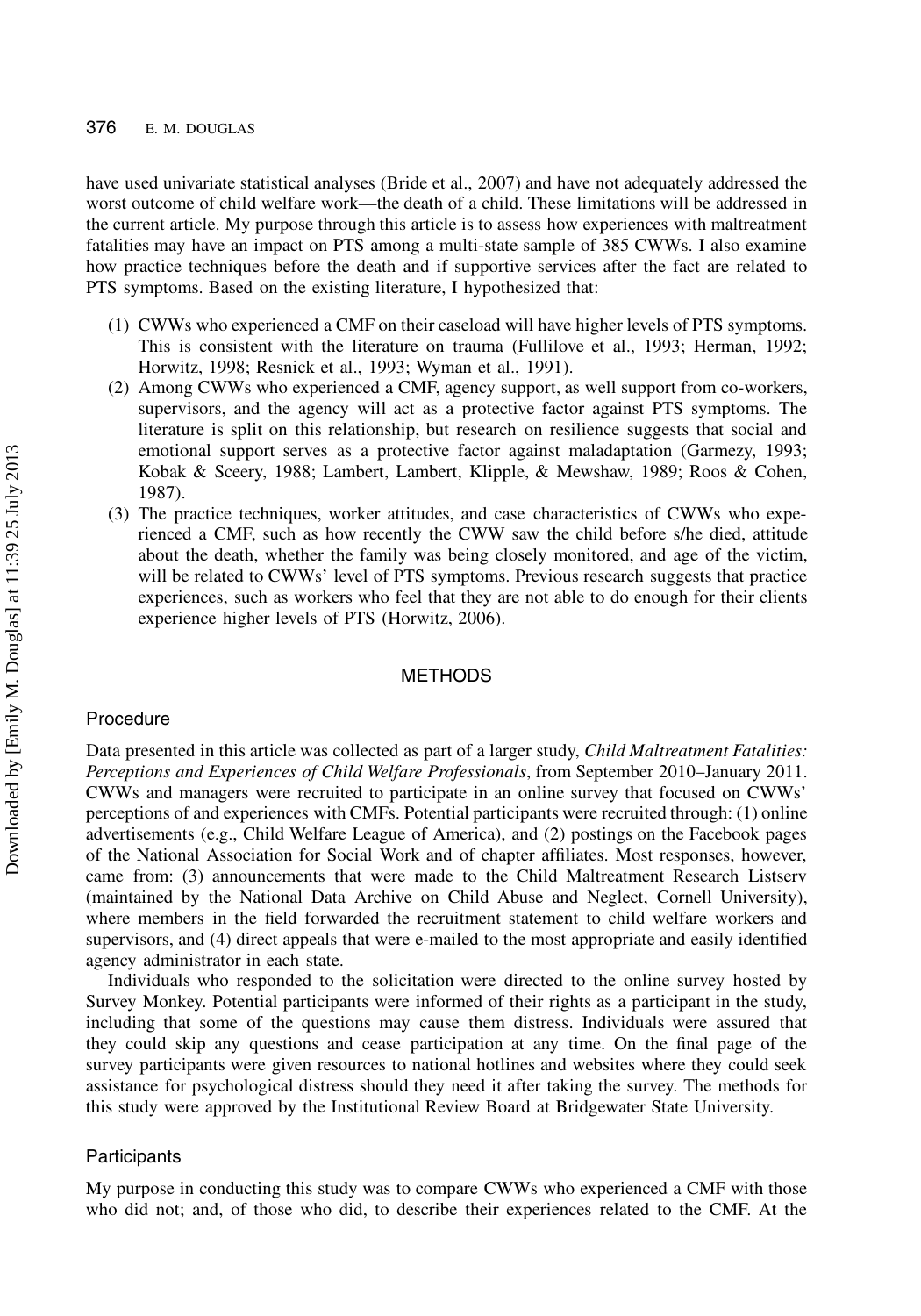start of the survey, participants were introduced to the topic of the study and given the definition that is used by the National Child Abuse and Neglect Data System: "For clarification, a child maltreatment fatality (CMF) is: a child dying from abuse or neglect, because either (a) the injury from the abuse or neglect was the cause of death, or (b) the abuse and/or neglect was a contributing factor to the cause of death." About one-third of the way through the survey participants were asked, "Have you ever had a child die who was on your caseload, when you were either a frontline worker or supervisor for a county or state child protection/child welfare agency?" Those who answered "Yes," were presented with a question concerning the type of maltreatment from which the child died: medical neglect, physical abuse, physical neglect, psychological abuse, sexual abuse, and other; as well as a question pertaining to the individual who was responsible for the child's death: mother, father, step-mother/intimate partner of parent, step-father/intimate partner of parent, sister, brother, grandmother, grandfather, foster mother, foster father, child or daycare provider, unknown, and other—with an open field for text. In most instances, the responses concerning the manner of death and the individuals responsible were clear. In 54 instances, additional coding was required, which was performed by the researcher with the assistance of a former state child welfare administrator with 30 years of experience in the field. First, 34 deaths were determined to be non-CMF and included instances of deaths due to car accidents, illness, suicide, etc. Second, 5 cases were coded as CMFs and primarily concerned instances of physical neglect, such as a young child drowning in a bathtub or pool without supervision. Third, 12 respondents indicated that a fatality occurred, but did not provide further information; they were considered CMFs and retained for analyses. Fourth, in 3 instances CWWs provided information about the death, but did not indicate level of responsibility, such as "child drowned;" these cases were excluded.

Of the 452 participants in this study, 445 answered the question pertaining to losing a client. Specifically, 43.4 % ( $n = 193$ ) had experienced the death of a child; in 7.5% cases ( $n = 34$ ) the death was a non-CMF; 35.8% ( $n = 154$ ) had dealt with a death that was a CMF; only 30.5% ( $n =$ 135) of the total sample provided enough information about their CMF experience to be retained for analyses. Finally, in 12 of those cases, the CMF was the impetus for opening a new case. Thus, 27.2% of the total sample experienced a CMF on an open, active case, which resulted in  $n = 123$ . For the analyses presented in this article on the total sample,  $n = 385$ ; for the subsample of workers experiencing a CMF was  $n = 97$ . The final measure of the survey assessed the mental well-being of workers and this section had more missing data, thus the reduction in the sample.

Table 1 displays current demographic information for the entire sample, and by whether the participants had experienced a CMF. For the total sample, one-quarter (25.3%) of the predominantly female (89.9%) sample identified as a racial or ethnic minority, with the largest percent being African Americans/Blacks (15.7%). The remainder (77.8%) of the CWWs identified as White. The total sample of CWWs was mid-career with a mean age of 41.26; they were also well educated, with 48.6% reporting that they had a bachelor's degree and 51.4% a master's degree. Only one respondent had an education level lower than this, with an associate's degree. The majority of the sample had a degree in social work (58.7%) or human services (4.4%). About one-third of the sample (30.9%) had a degree in another social science discipline; the rest of the sample (5.7%) of the sample had a degree in another field. The CWWs came from 24 different states, with large percentages of workers coming from California, North Carolina, Wisconsin, Louisiana, and New York.

#### Instrument

The survey asked participants about their demographic characteristics (currently and at the time of the CMF—for those where it applied), PTS symptoms, using the Posttraumatic Stress Disorder Checklist (PCL), and for those who had experienced a CMF on their caseload, specific information about the victims, the CWWs' practice behaviors leading up to the CMF, and attitudes about the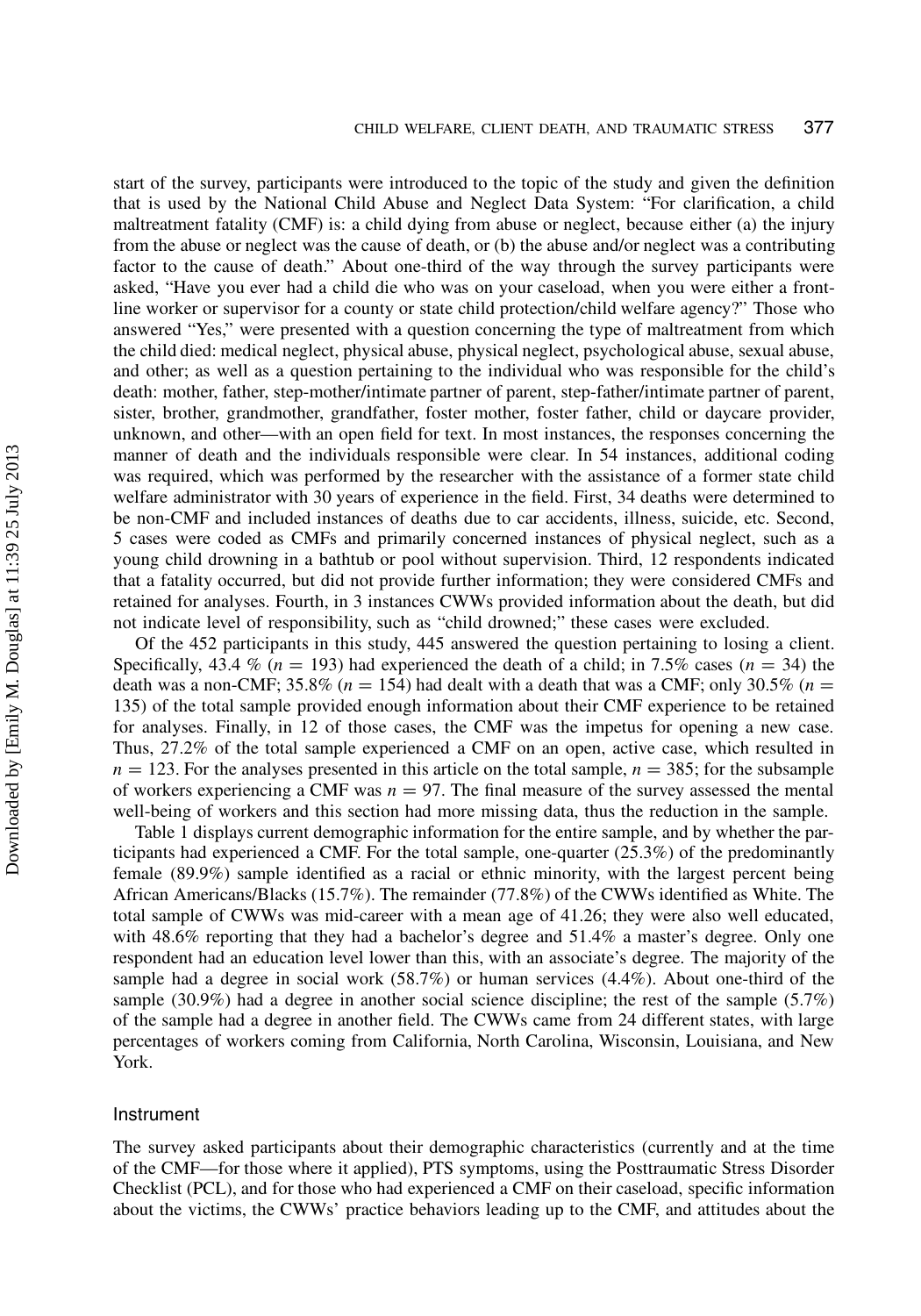| Demographic Characteristic                        | Total Sample<br>$(n = 385)$ | Never Experienced<br>$CMF$ on<br>Active Caseload<br>$(n = 265)$ | Experienced<br>$CMF$ on<br><b>Active Caseload</b><br>$(n = 105)$ | Difference between<br>Non-CMF<br>vs. CMF<br>$\chi^2$ or t |
|---------------------------------------------------|-----------------------------|-----------------------------------------------------------------|------------------------------------------------------------------|-----------------------------------------------------------|
| Age-Mean (SD)                                     | 41.26 (10.79)               | 39.97 (10.68)                                                   | 44.85 (10.66)                                                    | $3.96***$                                                 |
| Gender-Male (Percent)                             | 10.1                        | 8.9                                                             | 14.3                                                             | 2.25                                                      |
| Race/Ethnicity                                    |                             |                                                                 |                                                                  | $4.26*$                                                   |
| Any minority                                      | 25.3                        | 28.5                                                            | 18.1                                                             |                                                           |
| American Indian                                   | 1.6                         | 2.2                                                             | 0.0                                                              |                                                           |
| Asian                                             | 3.1                         | 3.4                                                             | 2.9                                                              |                                                           |
| African American/Black                            | 15.7                        | 18.4                                                            | 8.6                                                              |                                                           |
| Latino/Hispanic                                   | 6.3                         | 6.4                                                             | 6.7                                                              |                                                           |
| Pacific Islander                                  | 0.3                         | 0.4                                                             | 0.0                                                              |                                                           |
| White                                             | 77.8                        | 74.5                                                            | 85.7                                                             |                                                           |
| <b>Education</b>                                  |                             |                                                                 |                                                                  | $6.40**$                                                  |
| Bachelor's degree                                 | 48.6                        | 52.3                                                            | 37.7                                                             |                                                           |
| Master's degree                                   | 51.4                        | 47.7                                                            | 62.3                                                             |                                                           |
| Education specialization <sup>a</sup>             |                             |                                                                 |                                                                  |                                                           |
| Social work                                       | 58.7                        | 57.1                                                            | 64.2                                                             |                                                           |
| Human services                                    | 4.4                         | 4.1                                                             | 4.8                                                              |                                                           |
| Other social science field                        | 30.9                        | 33.6                                                            | 22.9                                                             |                                                           |
| Other                                             | 5.7                         | 5.2                                                             | 7.6                                                              |                                                           |
| <b>Region of employment</b>                       |                             |                                                                 |                                                                  | 1.67                                                      |
| North (ME, NY, NJ, PA)                            | 9.1                         | 8.6                                                             | 9.4                                                              |                                                           |
| Midwest (IL, IN, MI, OH, WI)                      | 17.9                        | 16.4                                                            | 21.7                                                             |                                                           |
| South (AL, DC, GA, LA, MD, NC,<br>OK, TX, VA, WV) | 43.9                        | 45.1                                                            | 40.6                                                             |                                                           |
| West (CA, CO, OR, WA, WY)                         | 29.1                        | 29.9                                                            | 28.3                                                             |                                                           |

TABLE 1 Demographic Characteristics of Study Participants and Independent Variable Predicting Child Maltreatment Fatality (CMF) on Caseload ( $n = 385$ )

<sup>a</sup>Denotes chi-square could not be calculated. One cell or more has expected count less than 5.

 $*_{p} \leq .05.$   $*_{p} \leq .01.$   $*_{p} \leq .001.$ 

CMF. The PCL (Weathers, Litz, Herman, Huska, & Keane, 1993) is a 17-item self-report measure of the severity of PTSD symptomotology. Items reflect three symptom clusters: re-experiencing, numbing/avoidance, and hyperarousal. In order to make the questions comparable across workers who had and had not experienced a CMF, the questions were not anchored in a specific event. Workers were asked to indicate the extent to which they were bothered by each symptom in the preceding month using a 5-point scale  $(1 = not at all, 5 = extremely)$ . The items were then summed to create a continuous measure of PTS symptoms, which was used as the dependent variable. Scores were also dichotomized to indicate the likely presence or absence of PTSD. There is no exact cut-off score to indicate PTSD; I chose a cut-off score of 45 that was used in a study of breast cancer patients (Andrykowski, Cordova, Studts, & Miller, 1998). It is important to also note that Ruggiero and colleagues (2003) found little differences in the diagnostic efficiency of different cut-points using a civilian sample. The PCL has been validated for use in both combat and civilian populations, and the civilian version was used for this study. The PCL has been shown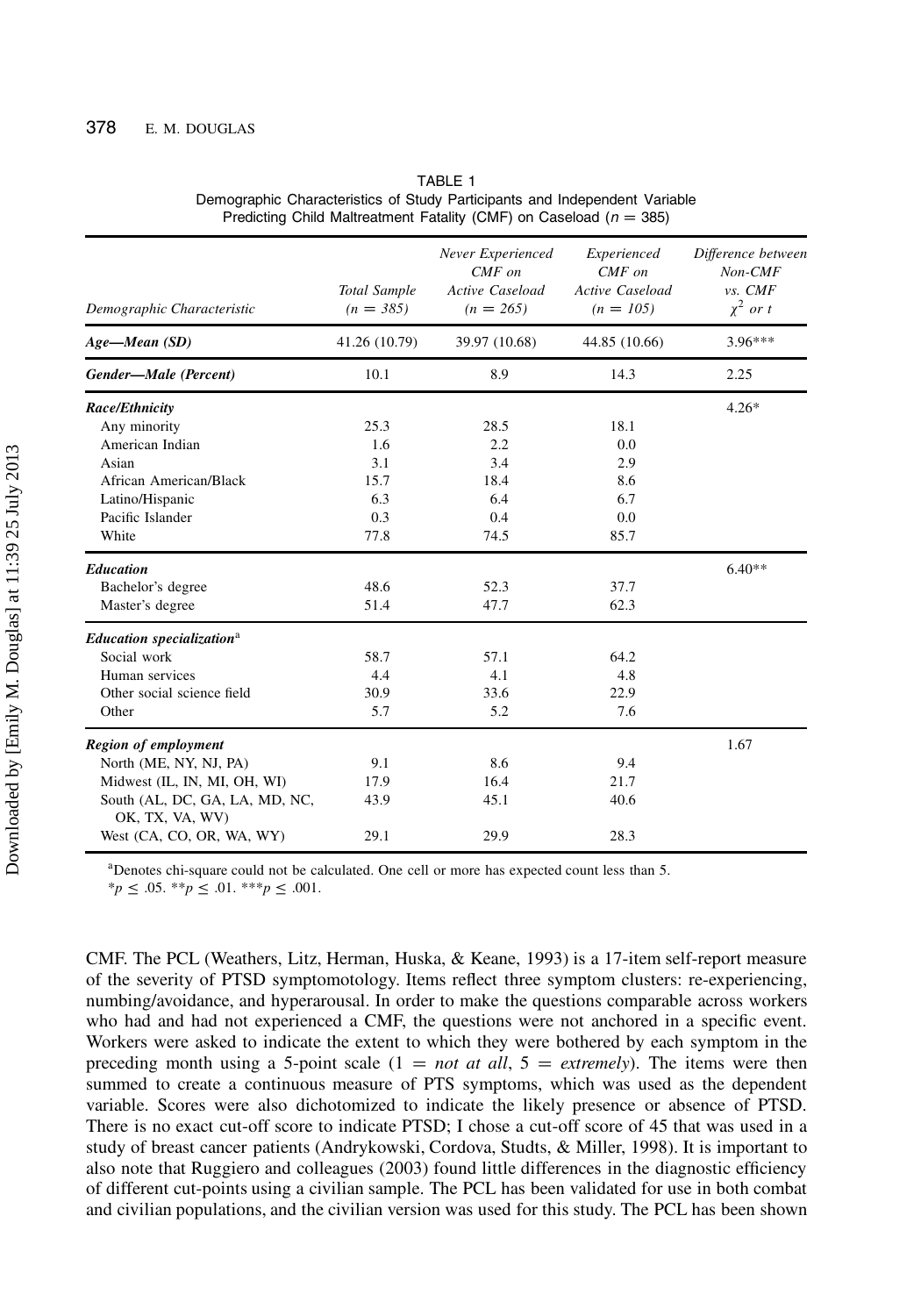to have excellent reliability (Weathers et al., 1993) and strong convergent and divergent validity (Blanchard, Jones-Alexander, Buckley, & Forneris, 1996; Ruggiero, DelBen, Scotti, & Rabalais, 2003). For the current total sample, the alpha for all items combined, the PCL total was .94; .91 for the re-experiencing subscale; .88 for the avoidance/numbness subscale; and .86 for the arousal subscale. For the sample of workers who experienced a CMF on their caseload, the alphas were similarly high and ranged from .84–.94.

Participants also answered questions about their CMF experience. Five CMF content areas were included as predictors in this article: (1) victim characteristics, (2) child welfare practice characteristics, (3) attitude about the death, (4) support received after the CMF, and (5) year of CMF. Victim characteristics consisted of victim age (in months) and how the child died. For this latter information, I included two dummy variables for death by: (1) physical abuse or (2) physical neglect, compared to all other deaths. Child welfare practice characteristics included whether the worker was a supervisor at the time of the CMF; length of time practicing in child welfare at time of CMF; how long the child had been on the worker's caseload before the CMF; how recently the worker had seen the child before the death; whether the family was being closely monitored at the time of the CMF; and, if the bureaucratic process following the death was a source of stress. Worker attitudes about the child's death were measured by a single item which asked the worker if the child's death was unavoidable. Participants were asked about the level of support that they received after the CMF, including from co-workers, supervisors, and if their agency offered them formal support, such as therapy/counseling. For all of these questions, save those that were numerical in nature (such as age of the victim), participants were asked to rate the extent to which they agreed or disagreed with each statement, where  $1 =$  strongly disagree and  $4 = strongly agree.$ 

The survey also asked about knowledge of risk factors for CMF, opinions about CMFs, and training and practice concerns regarding CMFs—none of which is relevant to the present article. The majority of the survey questions were developed from a review of the literature (Douglas, 2005; Graham, Stepura, Baumann, & Kern, 2010) and was pre-tested on a small sample of caseworkers and supervisors in Massachusetts and Texas before full implementation.

#### Analyses

Bivariate analyses were conducted between the independent and dependent variables, for the total and subsamples, presented in Table 2. Those independent variables which met the first-stage bivariate criterion of  $p \leq 0.10$  were included in multivariate analyses using ordinary least squares (OLS) regression. Stepwise deletion was used to remove variables that were not statistically significant to the dependent variables. Parsimonious results of the OLS regression analyses are presented in Tables 3 and 4.

#### RESULTS

#### PTS Symptoms among All Workers and the Influence of CMFs

Over one-tenth of the sample, 12.5%, met the cutoff score of 45 for PTSD. Among those who had experienced a CMF, 15.4% of workers met the cutoff for PTSD, compared to 11.8% who had not experienced a CMF. Bivariate analyses between independent and dependent variables are displayed in the top half of Table 2 and indicate that experiencing a CMF is not associated with higher levels of PTS symptoms. The final regression models for the total sample are presented in Table 3 and show that with regard to total PCL symptoms, workers who were employed in the South were more likely to report higher levels of PTS. Workers from this region scored 3 points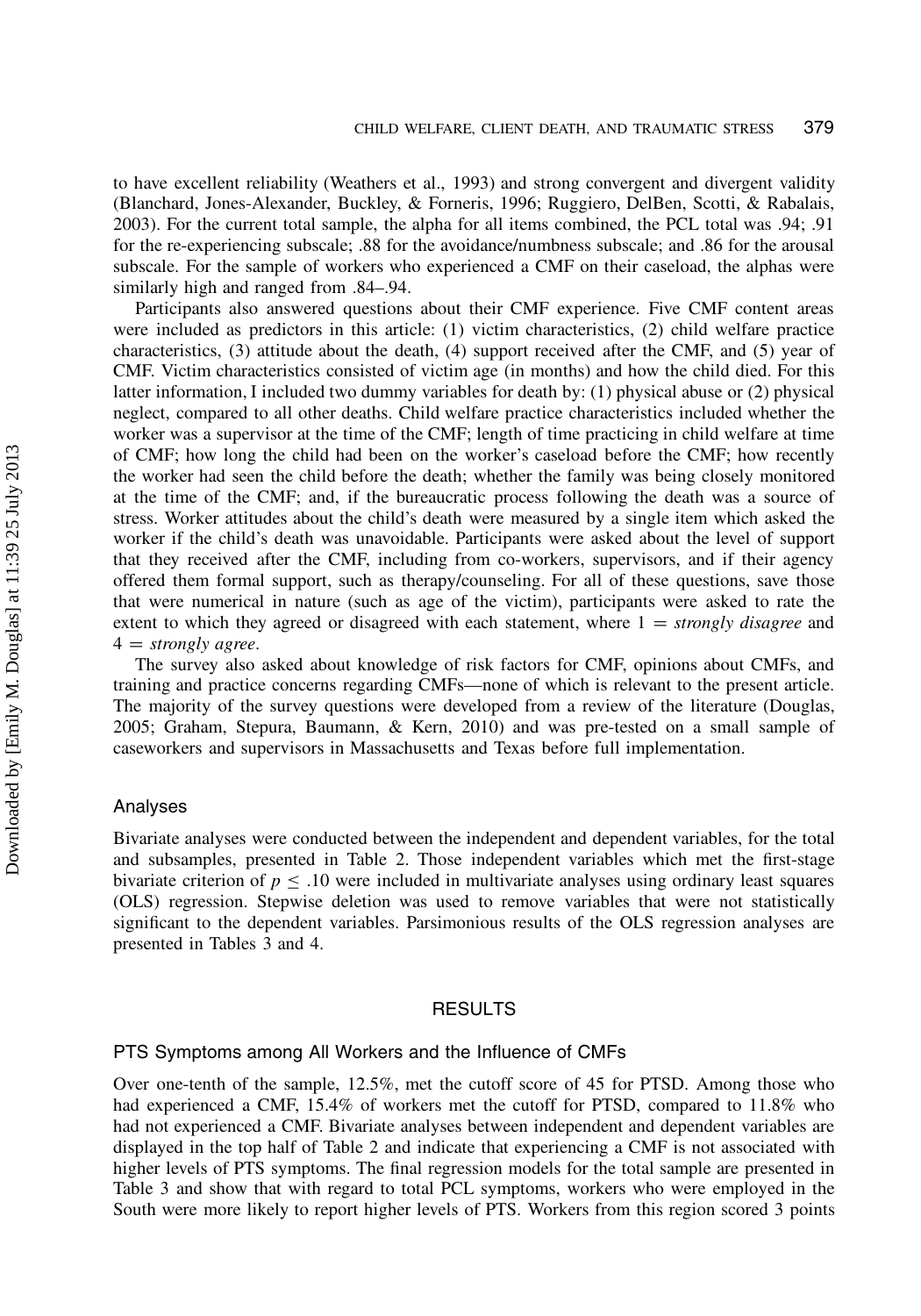| Independent Variable                                                                    | PCL<br>Total        | <b>PCL</b><br>Re-Experience | PCL Avoid/<br><b>Numbing</b> | <b>PCL</b><br>Arousal |
|-----------------------------------------------------------------------------------------|---------------------|-----------------------------|------------------------------|-----------------------|
| All Workers ( $n = 385$ )                                                               |                     |                             |                              |                       |
| Demographic: Age of worker<br>Demographic: Edu. discipline at time of CMF—Social        | $-.107*$<br>$-.016$ | $-.117*$<br>.020            | $-.084^$<br>$-.041$          | $-.115*$<br>.009      |
| work/Human serv.<br>Demographic: Edu. discipline at time of CMF—Other<br>social science | .061                | .016                        | $.084^$                      | .036                  |
| Demographic: Edu. discipline at time of CMF—Outside<br>of social science                | $-0.088^\wedge$     | $-.072$                     | $-.082$                      | $-.090^\wedge$        |
| Demographic: Edu. Master's degree                                                       | $-.058$             | $-.050$                     | $-.069$                      | $-.044$               |
| Demographic: Gender                                                                     | .030                | .003                        | .075                         | .027                  |
| Demographic: Racial/Ethnic minority                                                     | .007                | .020                        | .041                         | $-.027$               |
| Demographic: Region currently works—Midwest                                             | $-.071$             | $-.046$                     | $-.080$                      | $-.083$               |
| Demographic: Region currently works—North                                               | $-.060$             | $-.041$                     | $-.045$                      | $-.086^\wedge$        |
| Demographic: Region currently works—South                                               | $.114*$             | .096 $\wedge$               | $.093\triangle$              | .138**                |
| Demographic: Region currently works—West                                                | $-.026$             | $-.040$                     | $-.007$                      | $-.026$               |
| Worker experienced CMF on open, active case                                             | $-.023$             | .035                        | $-.064$                      | $-.028$               |
| Workers Who Experienced a CMF on Caseload $(n = 98)$                                    |                     |                             |                              |                       |
| Attitude: Child's death was unavoidable                                                 | $-.187^\wedge$      | $-.118$                     | $-.251*$                     | $-.184^$              |
| Child welfare practice role at time of CMF: Supervisor                                  | $-.039$             | $-.019$                     | $-.049$                      | $-.037$               |
| Child welfare practice: Bureaucratic process after CMF<br>source of stress              | .169 $^{\wedge}$    | .160                        | .129                         | $.201*$               |
| Child welfare practice: Case closely monitored before CMF                               | $.172^$             | $.162^{\wedge}$             | .140                         | .152                  |
| Child welfare practice: Time on caseload before CMF                                     | .017                | .014                        | $-.048$                      | .057                  |
| Child welfare practice: Time saw child before CMF                                       | .162                | .132                        | .153                         | .140                  |
| Child welfare practice: Years in CPS at time of CMF                                     | $-.110$             | $-.096$                     | $-.076$                      | $-.140$               |
| CMF victim: Age at death                                                                | .077                | .048                        | .049                         | .074                  |
| CMF victim: Died from physical abuse                                                    | .025                | .013                        | $-.042$                      | .027                  |
| CMF victim: Died from physical neglect                                                  | $-.125$             | $-.137$                     | $-.073$                      | $-.134$               |
| Demographic: Age of worker at time of CMF                                               | $-.076$             | $-.041$                     | $-.070$                      | $-.094$               |
| Demographic: Edu. discipline at time of CMF-Social<br>work/Human serv.                  | .088                | .073                        | .021                         | .158 $^\wedge$        |
| Demographic: Edu. discipline at time of CMF—Other<br>social science                     | $-.065$             | $-.083$                     | $-.017$                      | $-.088$               |
| Demographic: Edu. discipline at time of CMF—Outside<br>of social science                | $-.046$             | .007                        | $-.009$                      | $-.126$               |
| Demographic: Edu. Master's degree                                                       | .094                | .070                        | .091                         | .144                  |
| Demographic: Gender                                                                     | $-.042$             | .069                        | $-.011$                      | $-.038$               |
| Demographic: Racial/Ethnic minority                                                     | .091                | .092                        | .100                         | .033                  |
| Demographic: Region worked in at time of CMF—Midwest                                    | $-.205*$            | $-.215*$                    | $-.155$                      | $-.198*$              |
| Demographic: Region worked in at time of CMF—North                                      | $-.116$             | $-.111$                     | $-.088$                      | $-.118$               |
| Demographic: Region worked in at time of CMF—South                                      | .046                | .023                        | $-.018$                      | .071                  |
| Demographic: Region worked in at time of CMF—West                                       | $.223*$             | $.255***$                   | $.228*$                      | $.191*$               |
| Support: Co-workers provided emotional support                                          | $-.106$             | $-.100$                     | $-.191^\wedge$               | .004                  |
| Support: Department/agency offered me support/therapy<br>after CMF                      | $-.012$             | .095                        | $-.073$                      | .012                  |
| Support: Supervisors provided emotional support                                         | $-.049$             | .009                        | $-.148$                      | $-.059$               |
| Year of CMF                                                                             | .094                | .129                        | .130                         | .038                  |

TABLE 2 Bivariate, Pearson's Correlations between Independent and Dependent Variables

*Note.* Variables that are bold faced were entered into multivariate analyses.  $^{\wedge}p \leq .10. *p \leq .05. *p \leq .01. * *p \leq .001.$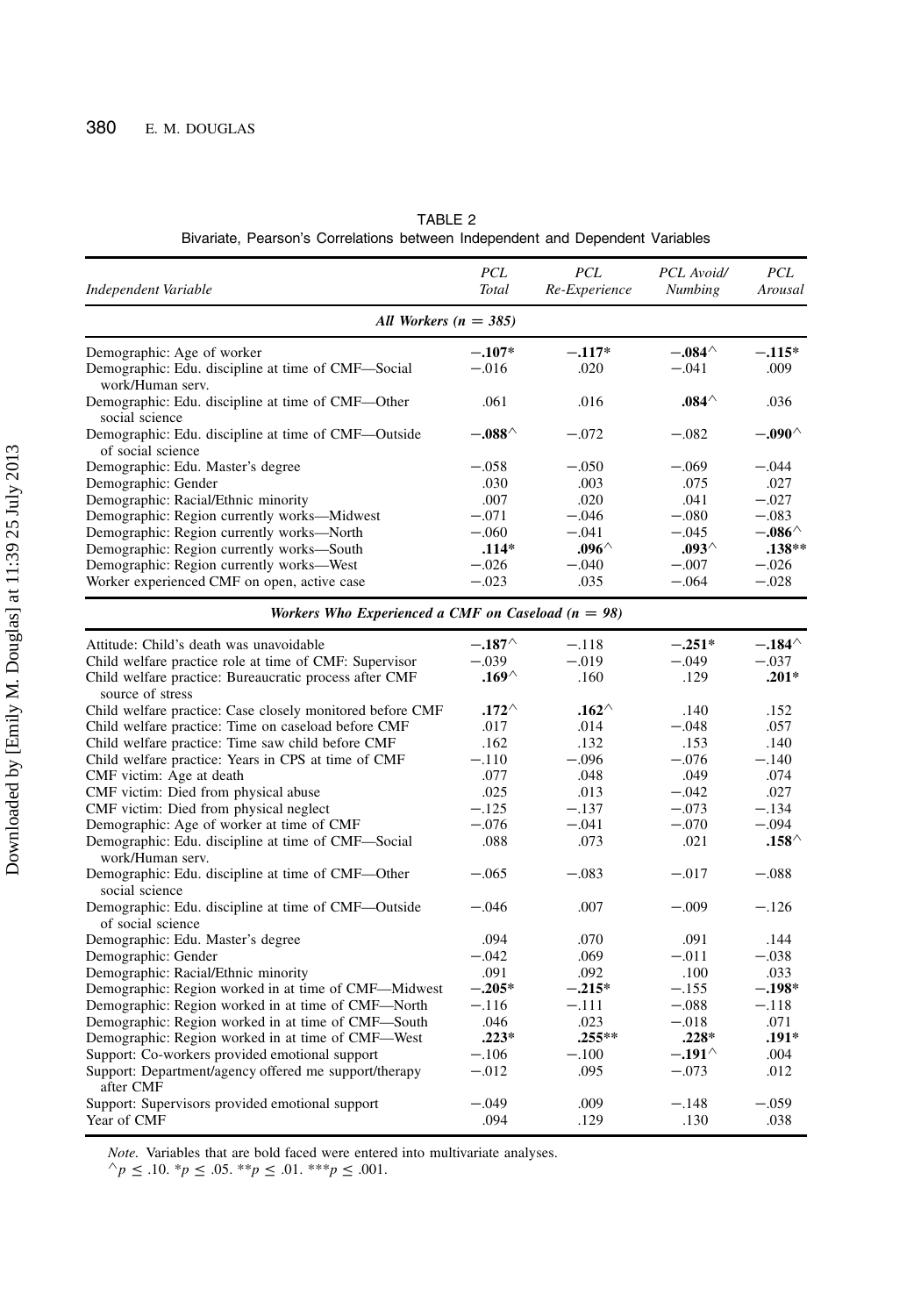| TABLE 3                                                                                    |
|--------------------------------------------------------------------------------------------|
| Parsimonious Summary Statistics of OLS Regression Predicting Posttraumatic Stress Symptoms |
| of All Workers                                                                             |

| Independent Variable                                                                       | B                            | SE                   | β                          | t                             | p                    |
|--------------------------------------------------------------------------------------------|------------------------------|----------------------|----------------------------|-------------------------------|----------------------|
| PCL Total, $F(2, 375) = 4.324$ , $p = .014$ , $R^2 = .023$                                 |                              |                      |                            |                               |                      |
| Education, discipline outside of social science<br>Region employed: South                  | $-5.213$<br>3.082            | 2.732<br>1.294       | $-.098$<br>.122            | $-1.908$<br>2.382             | .057<br>.018         |
| <i>Re-experiencing, F(2, 380)</i> = 4.229, <i>p</i> = .015, $R^2$ = .022                   |                              |                      |                            |                               |                      |
| Age of worker<br>Region employed: South                                                    | $-.041$<br>.802              | .021<br>.449         | $-.103$<br>.092            | $-2.001$<br>1.784             | .046<br>.075         |
| Arousal, $F(3, 379) = 5.134$ , $p = .002$ , $R^2 = .039$                                   |                              |                      |                            |                               |                      |
| Age of worker<br>Education, discipline outside of social science<br>Region employed: South | $-.036$<br>$-1.782$<br>1.268 | .021<br>.974<br>.462 | $-.087$<br>$-.093$<br>.141 | $-1.700$<br>$-1.830$<br>2.745 | .090<br>.068<br>.006 |

TABLE 4

Parsimonious Summary Statistics for OLS Regression Predicting Posttraumatic Stress Symptoms among Workers Who Experienced a Maltreatment Fatality on a Caseload

| Variable                                                                        | B        | SE    | β       | $\mathfrak{t}$ | $\boldsymbol{p}$ |
|---------------------------------------------------------------------------------|----------|-------|---------|----------------|------------------|
| PCL Total Score, $F(4, 95) = 4.96$ , $p = .001$ , $R^2 = .179$                  |          |       |         |                |                  |
| Child's death was unavoidable (attitude)                                        | $-2.557$ | 1.169 | $-.216$ | $-2.188$       | .031             |
| Region worked in when child died: Midwest                                       | $-5.023$ | 2.767 | $-.182$ | $-1.816$       | .073             |
| Region worked in when child died: West                                          | 5.286    | 2.713 | .197    | 1.948          | .055             |
| We were closely monitoring family when child died                               | 3.194    | 1.314 | .238    | 2.431          | .017             |
| PCL Subscale: Re-experiencing, $F(3, 96) = 4.698$ , $p = .004$ , $R^2 = .128$   |          |       |         |                |                  |
| Region worked in when child died: Midwest                                       | $-1.827$ | 1.070 | $-.172$ | $-1.707$       | .091             |
| Region worked in when child died: West                                          | 2.232    | 1.029 | .219    | 2.168          | .033             |
| We were closely monitoring family when child died                               | .922     | .503  | .175    | 1.834          | .070             |
| PCL Subscale: Avoidance/Numbness, $F(2, 96) = 5.71$ , $p = .005$ , $R^2 = .108$ |          |       |         |                |                  |
| Child's death was unavoidable (attitude)                                        | $-.942$  | .419  | $-.221$ | $-2.249$       | .027             |
| Region worked in when child died: West                                          | 2.073    | .950  | .215    | 2.181          | .032             |
| PCL Subscale: Arousal, $F(3, 97) = 4.50$ , $p = .005$ , $R^2 = .126$            |          |       |         |                |                  |
| Child's death was unavoidable (attitude)                                        | $-.929$  | .453  | $-.199$ | $-2.050$       | .043             |
| Social work/human service degree when child died                                | 1.794    | .939  | .190    | 1.911          | .059             |
| Region worked in when child died: Midwest                                       | $-3.035$ | 1.062 | $-.283$ | $-2.858$       | .005             |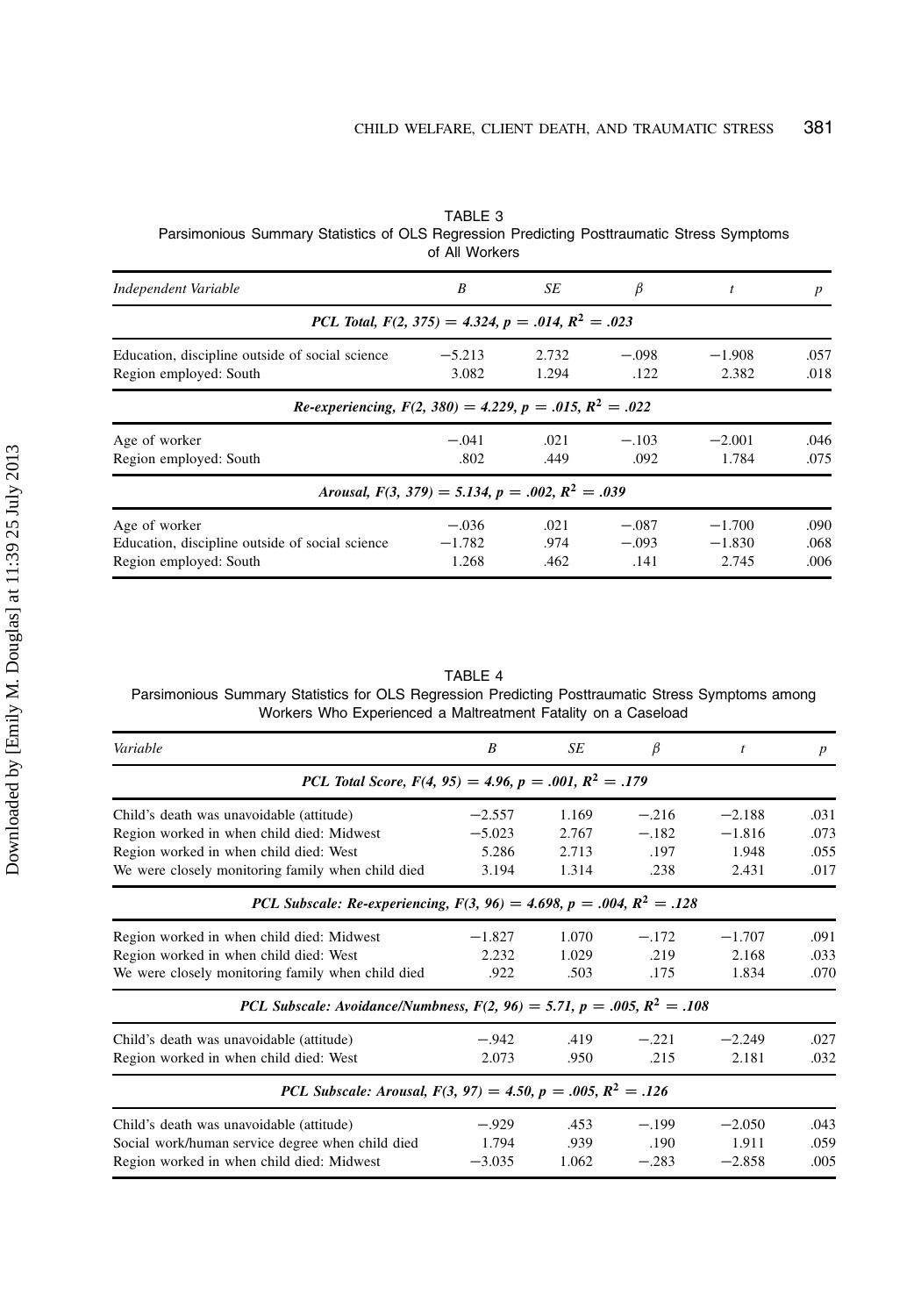higher on the total PCL score than workers from other regions. There was also a trend toward significance ( $p = .06$ ) that workers with a degree outside of the social sciences were less likely to report PTS symptoms. Overall, this model was weak, with only 2.3% of the variance explained by the variables.

In the model for re-experiencing symptoms, older workers were less likely to report reexperiencing symptoms of PTS. Each additional year of a worker's age was associated with a .04 decrease in the re-experiencing subscale of the PCL. In the arousal model, workers from the South reported higher levels of arousal. There were also trends toward significance for education and age of worker. CWWs who had a degree outside of the social sciences ( $p = .068$ ) and older workers ( $p = .090$ ) reported fewer arousal symptoms. In both of these models, the variables explained a small amount of the variance  $(2.2\% - 3.9\%)$  in the subscales of the PCL. With regard to the avoidance/numbness subscale of the PCL, none of the variables remained significant once entered into the multivariate model.

#### PTS Symptoms among Workers Experiencing a CMF

Bivariate analyses were performed between the independent and dependent variables, using only the sub-sample of workers who had experienced a CMF on their caseload. The results are displayed in the bottom half of Table 2. Table 4 displays the results of the OLS regression analyses which examined the relationship between worker characteristics and PTS symptoms, among those workers who had a child on their caseload suffer a CMF. The results indicate that among workers who experienced a CMF on his/her caseload, attitudes about the child's death, child welfare practice characteristics, and the region in which the worker was employed when the child died were related to the total PCL score. There was also a trend toward significance ( $p =$ .07) that workers who believed that the child's death was unavoidable had lower levels of PTS. Additionally, those who worked in the Midwest when the child died had lower scores of PTS. With regard to higher levels of PTS, workers who reported that they were closely monitoring the family when the child died were more likely to have higher scores on the PCL total score. There was also a trend toward significance ( $p = .06$ ) that workers who were employed in the West when the child died had higher levels of PTS.

There were similar findings for the re-experiencing subscale of the PCL. Workers who were employed in Western states when the child died had higher rates of re-experiencing PTS. There was a trend toward significance for both the Midwest region and child welfare practice characteristics. Workers who were employed in the Midwest when a child on their caseload died were less likely to have re-experiencing symptoms ( $p = .09$ ) and workers who reported monitoring the family closely when the child died were slightly more likely to have higher levels of re-experiencing symptoms ( $p = .07$ ).

Symptoms of avoidance/numbness were associated with attitudes about the child's death and region of the nation. Workers who believed that the child's death was unavoidable were less likely to experience avoidance/numbness. CWWs who were employed in the Western region of the United States when the child died experienced higher levels of PTS in the form of avoidance/ numbness; they scored 2 points higher on this subscale than workers from other regions.

PTS symptoms of arousal were related to attitudes, region, and formal education. Once again, workers who believed that the death of the child on their caseload was unavoidable reported lower levels of arousal. Workers who were employed in the Midwest when the child died had lower levels of arousal than workers from other regions; on average, they scored 3 points lower. There was also a trend toward significance ( $p = .06$ ) that workers with a degree in social work or human services scored higher on the avoidance subscale than workers with degrees in the social sciences or a field unrelated to child welfare. Overall, the models for this subsample were a better fit to the data, with roughly  $11\% - 18\%$  of the variance explained.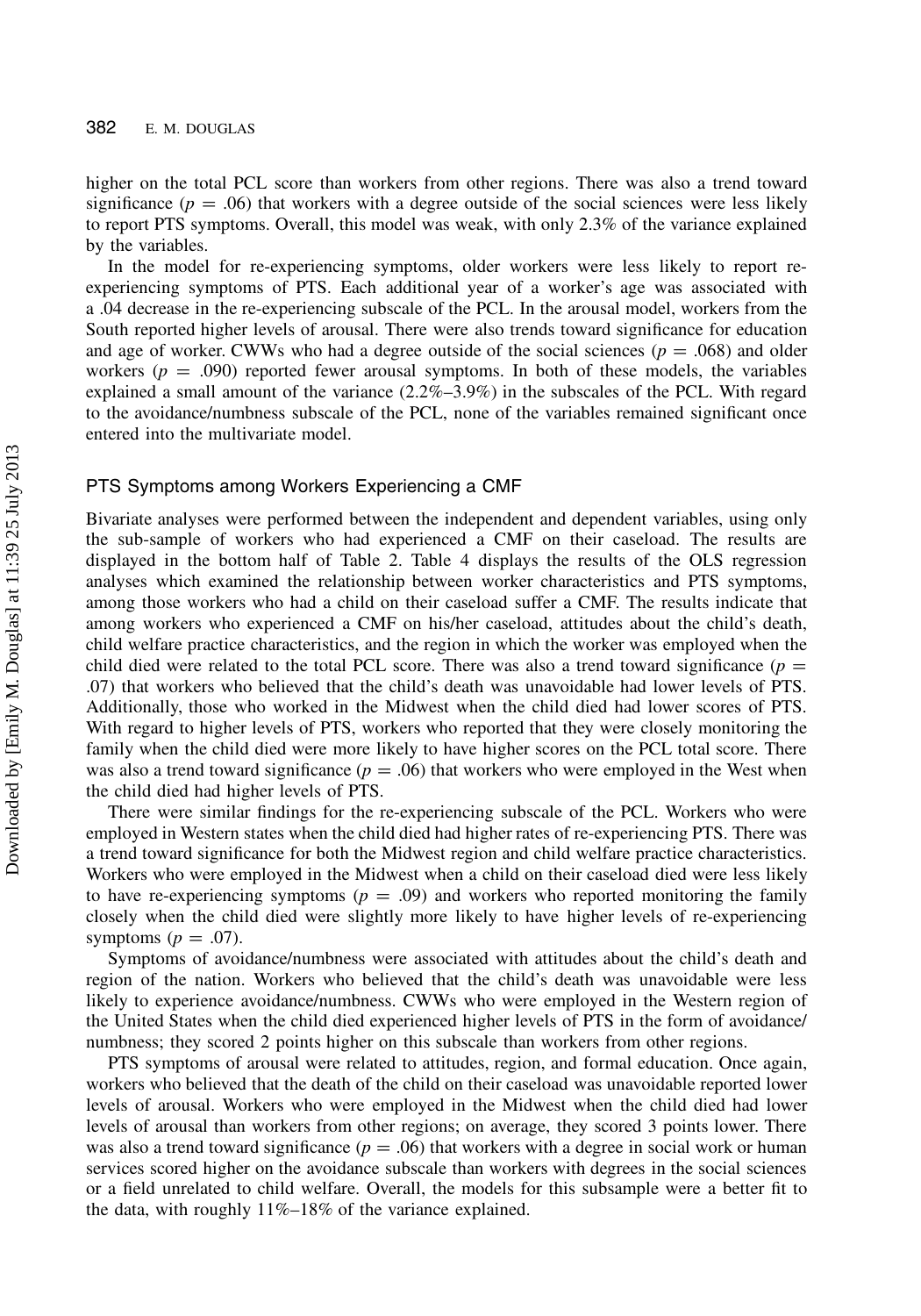| PTS Symptom       | Used Therapy<br>$(n = 26) M(SD)$ | Did Not Use<br>$(n = 19) M(SD)$ |          |      |
|-------------------|----------------------------------|---------------------------------|----------|------|
| PCL total         | 27.75 (11.14)                    | 31.00 (12.67)                   | $-.882$  | .383 |
| Re-experiencing   | 9.12(4.73)                       | $10.68$ $(5.91)$                | $-.269$  | .353 |
| Avoidance/numbing | $9.56$ $(3.20)$                  | $10.83$ $(3.45)$                | $-1.245$ | .220 |
| PCL arousal       | 8.88 (4.22)                      | $10.63$ $(5.70)$                | $-1.173$ | .247 |

TABLE 5 Summary Statistics for t-test Examining Difference between Posttraumatic Stress (PTS) Symptoms, by Use of Therapeutic Services

#### Therapeutic Support and PTS Symptoms

A previous analyses using this dataset (Douglas, 2012), found that about 36.6% (or  $n = 45$ ) of workers who experienced a CMF reported being offered support/therapy, to cope with the critical incident, by their department/agency. Of those who were offered, 57.7% (or  $n = 26$ ) used this service. Even with this small sample size, I compared levels of PTS symptoms based on a subsample of workers who experienced a CMF: those who used the therapeutic service compared with those who did not; the results are presented in Table 5. The independent samples  $t$ -test did not reveal any differences in PTS based on the use of therapeutic services.

#### **DISCUSSION**

The purpose of this study was to examine the potential impact of a CMF on the level of PTS symptoms experienced by CWWs. The results indicate that experiencing a CMF on one's active caseload does not result in higher levels of PTS symptoms. That said, among workers who did experience a CMF, their levels of PTS symptoms were related to their attitudes concerning whether the death was preventable, child welfare practice techniques, and region of the nation in which the worker was employed when the child died. Finally, the results also indicate that workers who experienced a CMF and utilized a formal support service offered by their department/agency, were seemingly unaffected by this service—as measured by PTS symptoms.

#### Maltreatment Fatalities and PTS

The prevalence of the sample who met the criteria for PTSD (Andrykowski et al., 1998) was higher than among the general population. Nationwide, 3.5% of the population meet the criteria for PTSD in a single year (Kessler et al., 2005); 12.5% of the workers in this study met the criteria for PTSD. Using the literature on trauma as a base (Fullilove et al., 1993; Herman, 1992; Resnick et al., 1993), I hypothesized that workers who experienced a CMF would have higher rates of PTS. The percent of workers who had experienced a CMF and met the criteria for PTSD was higher—15.4%, than the percent of the sample who at not experienced a CMF—11.8%, but the difference was not statistically significant. Thus, this hypothesis was not true. Previous research had shown that workplace trauma was related to trauma symptoms (Horwitz, 2006). That said, trauma events which have been found to be related to PTS symptoms were more benign—such as working with children who express distress, as opposed to more severe—including physical assault and property damage. It is possible that major events, including the death of a child, receive more attention from agencies, supervisors, and workers themselves.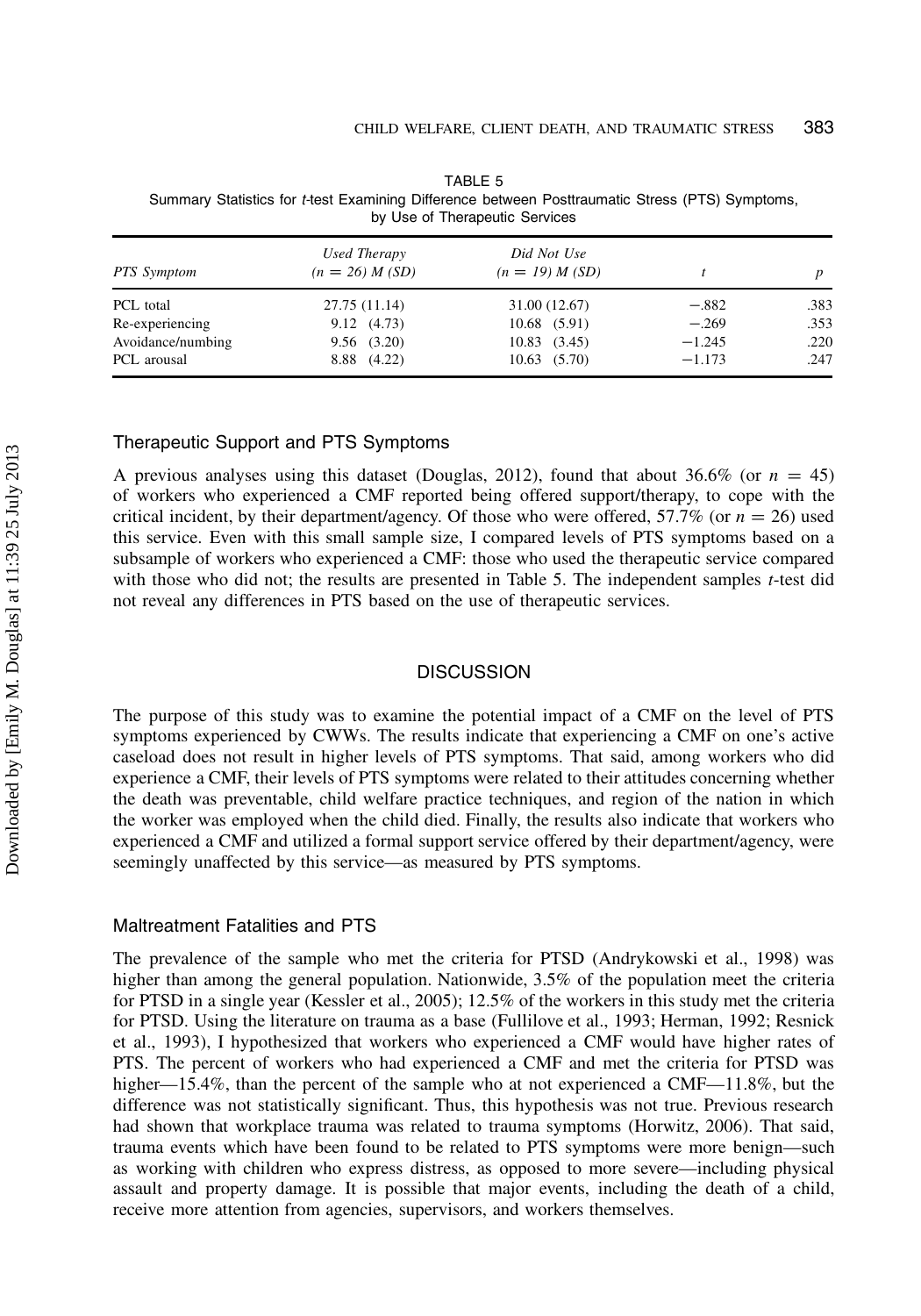#### 384 E. M. DOUGLAS

In general, the models predicting PTS symptoms for the total sample were a poor fit for the data. Only 2%–4% of the variance in the dependent variables measuring PTS was explained by the final models. Other research has found a better fit to the data. Those studies often utilized experiences outside the workplace, such as personal trauma history (Nelson-Gardell & Harris, 2003; Stevens & Higgins, 2002). Future research should continue to consider potentially new contributions, including work place trauma, to better understand PTS symptoms among CWWs.

#### Support for Workers Experiencing Maltreatment Fatalities

I hypothesized that the emotional support that workers received in the wake of a CMF would act as a protective factor against PTS. This hypothesis was false. Neither support from co-workers or supervisors was related to any of the PTS symptoms measured by the PCL. Despite some of the main tenants of resilience theory, support form colleagues was not related to mental health functioning. These findings are consistent with other research on child welfare workers which has found no relationship between emotional and professional support and trauma symptoms (Horwitz, 2006). It is inconsistent with research outside of the child welfare profession, which has found that among those suffering a workplace trauma, higher rates of peer, supervisor, and non-work support have been negatively related to PTSD (Matthews, 2006; Stephens & Long, 1999; Wilson, Poole, & Trew, 1997; Yuan et al., 2011). An area for future research is whether the culture of child welfare work prevents support from being more helpful.

In a similar finding, of the workers who experienced a CMF, 36.6%, or 45 CWWs were offered therapy by their agency. Of those 45 individuals, 26 used this service. Despite the small sample size, I compared those who used the service with those that did not and found no difference between the two groups of CWWs. This suggests that the agency-based support that was offered to workers did not yield better outcomes for workers, as far as PTS symptoms are concerned. Additional research using larger sample sizes should be conducted on the efficacy of agency-based support and therapeutic services among workers who experience CMFs on their caseloads. That said, this particular outcome is consistent with the literature on critical incident debriefing, which has found mixed results with regard to its efficacy among emergency responders, such as police and fire service personnel (Adler et al., 2008; Bisson, McFarlane, & Rose, 2000; Lewis, 2003; Regehr & Hill, 2000).

#### Practice Behaviors/Attitudes, Maltreatment Fatalities, and Trauma Symptoms

Two practice behaviors and attitudes were related to PST symptoms. Workers who believed that the child's death was unavoidable had lower rates of overall PTS symptoms, as well as avoidance/numbness and arousal. This finding suggests that if workers' believe that the death of the child is out of their hands then the event is less traumatic for them. On the other hand, workers who reported that they were closely monitoring the family when the child died had higher overall rates of PST symptoms and there was a trend toward significance that workers who reported the same concerns had higher rates of re-experiencing symptoms. Both of these findings are similar to research which has found that workers who feel that they cannot do enough for their clients have higher levels of trauma symptoms (Horwitz, 2006). Other research has emphasized the important role that perception of the traumatic event plays in the development of PTSD (Hampe, 2007; Simmons, 2007). This finding has important implications for supervisors and administrators in the social work fields. Workers who feel responsible for the traumatic events that their clients experience are more likely to experience mental distress and may be in need of assessment, support, intervention, or treatment.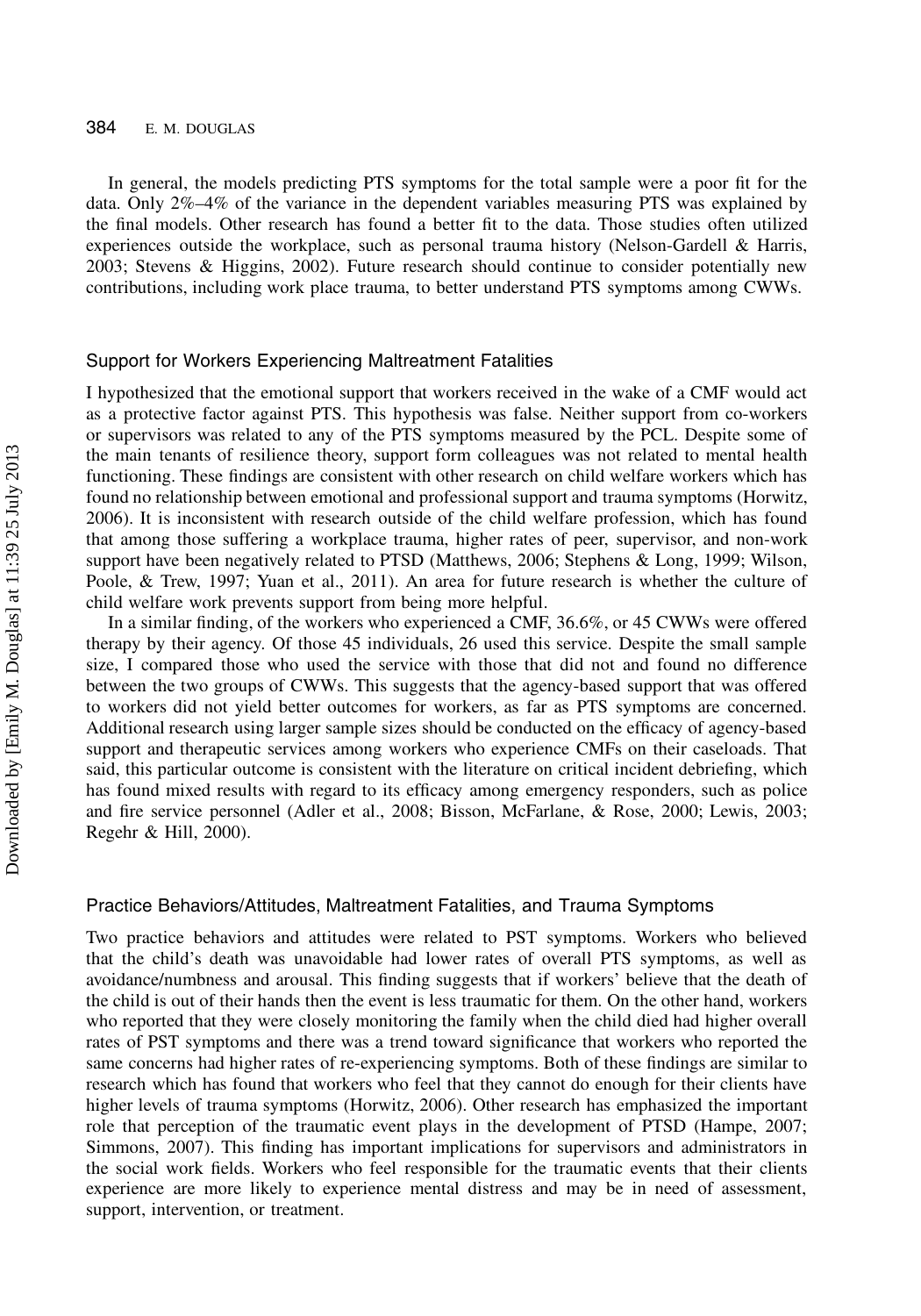#### Additional Factors and Relationship to PTS

The most consistent finding between demographic characteristics and PTS symptoms among the total sample was being from the South. Workers who were from the South had higher rates of overall PTS and higher rates of arousal. This may be a true effect of the South or it could be the result of sampling and which state agencies encouraged their workers to participate in the study. Additionally, workers who were younger had higher rates of re-experiencing symptoms of PTS. This latter finding is consistent with the previous literature (Nelson-Gardell & Harris, 2003). Among workers who experienced a CMF, different regional patterns emerged. Workers who worked in the West at the time of the CMF were more likely to have re-experiencing symptoms and to experience avoidance/numbness. Workers from the Midwest were less likely to experience arousal. Future research should continue to examine whether such findings truly reflect differences in social work practice or if they are a function of sampling.

#### Limitations

This study is not without limitations. First, it is based on a convenience sample of CWWs and is not representative of all workers nationwide, workers in their respective states, or workers who have experienced a CMF. The sample is, however, similar to a national sample of CWWs (Barth, Lloyd, Christ, Chapman, & Dickinson, 2008). The sample for the present study has a lower proportion of males, is less racial/ethnically diverse, and is better educated compared to a national sample of workers. Second, the workers who were recruited by agency directors or the workers themselves could have a special interest in CMFs, which may influence the findings of this study. Third, the group of workers who experienced a CMF on their caseload was small and included some missing data, so multivariate analyses were conducted with a sample of fewer than 100 participants. Future research on this topic should include a larger sample of workers who have experienced a fatality to increase the robustness of the findings. Fourth, many respondents did not complete the entire survey and failed to complete questions concerning PTS. It is possible that those who completed the entire survey are different from those who did not.

#### CONCLUSION AND IMPLICATIONS

Research supports that individuals with a major life trauma are more likely to present with PTS (Fullilove et al., 1993; Herman, 1992; Resnick et al., 1993); further, research on resilience shows that individuals who feel supported are less likely to experience psychological maladaptation (Garmezy, 1993; Kobak & Sceery, 1988; Lambert et al., 1989; Roos & Cohen, 1987). The findings of this study did not support any of this literature; CWWs who experienced a CMF on their caseloads did not have higher levels of PTS symptoms and support played no role in their level of psychological distress. Nevertheless, the results still offer important implications for both researchers and practitioners. For researchers, this is the first study which has examined the relationship between experiencing a CMF and PTS. In the future researchers may want to recruit a larger sample of workers experiencing a CMF on their caseload and may want to place a temporal limit on when the CMF occurred as part of their recruitment strategy. I encourage researchers to use online methods that allow workers to participate anonymously and that examine workers from multiple states to avoid a state, regional, or district effect on their results. Researchers may also want to consider additional professional and mental health challenges, such as burn out, disengagement, depression, and anxiety as a potential correlate of a CMF on one's caseload.

The most important finding from this study is the worker's subjective understanding of the maltreatment fatality and her/his level of culpability in the event. Thus, workers who believe that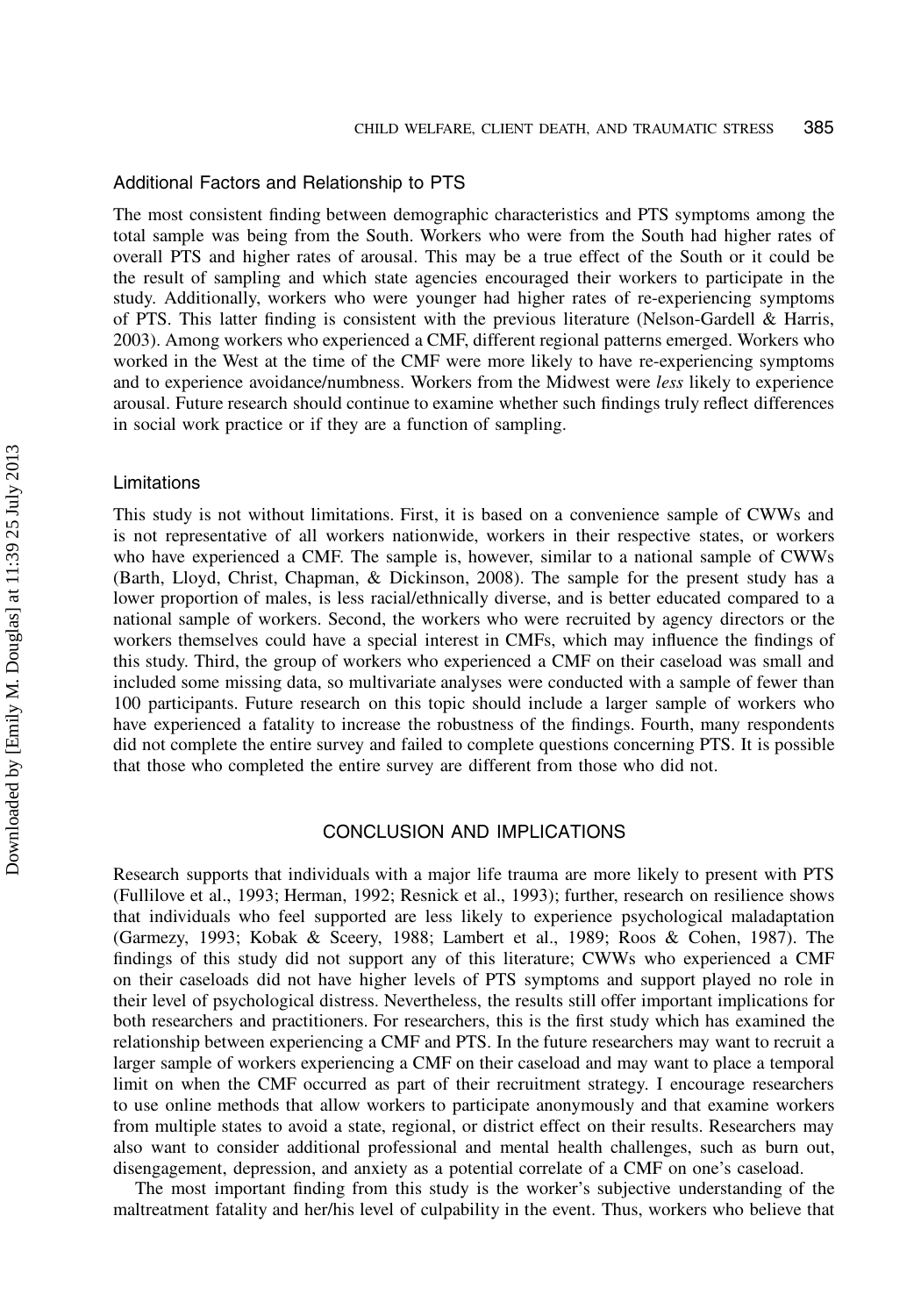they could have done more and that they were closely engaged with the family at the time of the death are more likely to suffer mental health consequences. On the other hand, workers who believe that the death could not be prevented are less likely to experience distress. Co-workers, supervisors, and administrators who believe that their workers feel responsible for a child's death may want to consider offering additional types of support, such as a temporary reduction in caseload, paid time off, referrals for clinical support and intervention, and additional ways to promote resilience among workers who may be struggling the most (Horwitz, 1998).

#### **REFERENCES**

- Adler, A. B., Litz, B. T., Castro, C. A., Suvak, M., Thomas, J. L., Burrell, L., ... Bliese, P. D. (2008). A group randomized trial of critical incident stress debriefing provided to U.S. peacekeepers. Journal of Traumatic Stress, 21, 253–263. doi: 10.1002/jts.20342
- American Psychiatric Association. (2000). Diagnostic and statistical manual of mental health disorders (4th ed., text rev.). Washington, DC: Author.
- Anderson, R., Ambrosino, R., Valentine, D., & Lauderdale, M. (1983). Child deaths attributed to abuse and neglect: An empirical study. Children and Youth Services Review, 5, 75–89.
- Andrykowski, M. A., Cordova, M. J., Studts, J. L., & Miller, T. W. (1998). Posttraumatic stress disorder after treatment for breast cancer: Prevalence of diagnosis and use of the PTSD Checklist–Civilian Version (PCL–C) as a screening instrument. Journal of Consulting and Clinical Psychology, 66, 586–590.
- Barth, R. P., Lloyd, E. C., Christ, S. L., Chapman, M. V., & Dickinson, N. S. (2008). Child welfare worker characteristics and job satisfaction: A national study. Social Work, 53, 199–209.
- Beveridge, J. (1994). Analysis of Colorado child maltreatment fatalities. Colorado's Children, 13, 3-6.
- Bisson, J. I., McFarlane, A. C., & Rose, S. (2000). Psychological debriefing. In E. B. Foa, T. M. Keane & M. J. Friedman (Eds.), Effective treatments for PTSD: Practice guidelines from the International Society for Traumatic Stress Studies. (pp. 39–59). New York, NY: Guilford Press.
- Blanchard, E. B., Jones-Alexander, J. B., Buckley, T. C., & Forneris, C. A. (1996). Psychometric properties of the PTSD checklist (PCL). Behavior Research and Therapy, 34, 669–673.
- Bride, B. E. (2007). Prevalence of secondary traumatic stress among social workers. Social Work, 52, 63-70.
- Bride, B. E., Jones, J. L., & MacMaster, S. A. (2007). Correlates of secondary traumatic stress in child protective services workers. Journal of Evidence-Based Social Work, 4, 69–80. doi: 10.1300/J394v04n03\_05
- Cornille, T. A., & Meyers, T. W. (1999). Secondary traumatic stress among child protective service workers. Traumatology, 5, 15–31. doi: 10.1177/153476569900500105
- Dane, B. (2000). Child welfare workers: An innovative approach for interacting with secondary trauma. Journal of Social Work Education, 36, 27–38.
- Douglas, E. M. (2005). Child maltreatment fatalities: What do we know, what have we done and where do we go from here? In K. Kendall-Tackett & S. Gaicomoni (Eds.), *Child victimization* (pp. 4.1–4.18). Kingston, NJ: Civic Research Institute.
- Douglas, E. M. (2012). Child welfare workers who experience the death of a child client. Administration in Social Work, 37(1), 59–72.
- Fullilove, M. T., Fullilove III, R. E., Smith, M., Winkler, K., Michael, C., Panzer, P. G., & Wallace, R. (1993). Violence, trauma, and post-traumatic stress disorder among women drug users. Journal of Traumatic Stress, 6, 533–543.

Garmezy, N. (1993). Children in poverty: Resilience despite risk. Psychiatry, 56, 127–136.

- Graham, J. C., Stepura, K., Baumann, D. J., & Kern, H. (2010). Predicting child fatalities among less-severe CPS investigations. Children and Youth Services Review, 32, 274–280.
- Gustavsson, N., & MacEachron, A. E. (2004). When a child welfare client dies: An agency-centered perspective. Child Welfare: Journal of Policy, Practice, and Program, 83, 317–340.
- Hampe, M. (2007). Achilles' brain: Philosophical notes on trauma. History of the Human Sciences, 20, 85–103. doi: 10.1177/0952695107079336
- Herman, J. L. (1992). Complex PTSD: A syndrome in survivors of prolonged and repeated trauma. Journal of Traumatic Stress, 5, 377–391.
- Horwitz, M. (1998). Social worker trauma: Building resilience in child protection social workers. Smith College Studies in Social Work, 68, 363–377.
- Horwitz, M. J. (2006). Work-related trauma effects in child protection social workers. Journal of Social Service Research, 32, 1–18.